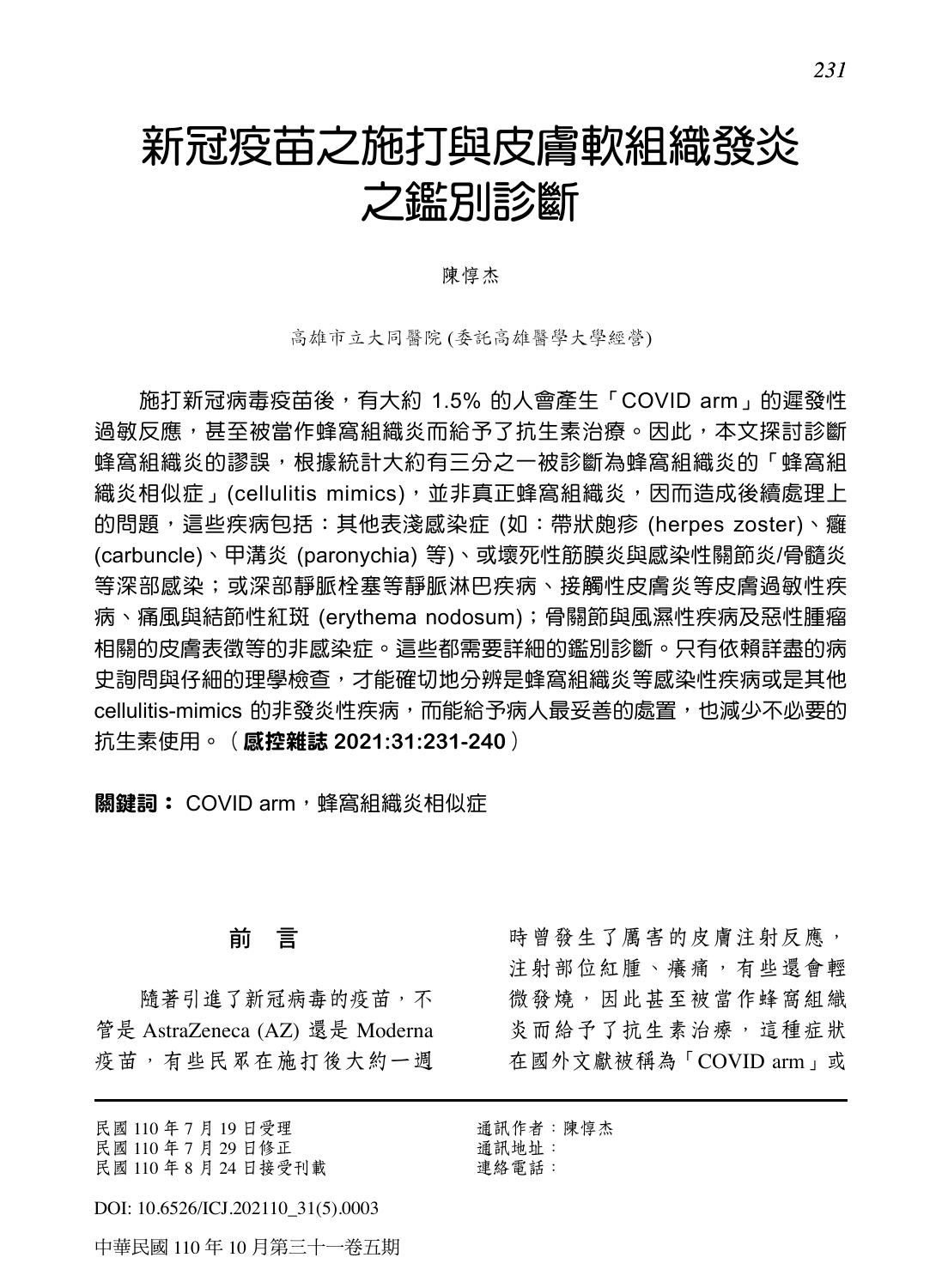「Moderna arm」(圖一)。最早 Baden 與 Blumenthal 等人於新英格蘭醫學 雜誌[1-2]報告了個案施打了 Moderna 疫苗後出現施打部位紅腫、癢痛反 應,平均在施打後 7~8 天發生 (5~11 天),並持續大約 5 天 (3~8 天),這個 症狀是自限性的,必要時給予冰敷、 抗組織胺或類固醇藥膏就能緩解。發 生率約為 1.5%,打第二劑再發機率 為 43%,第二劑於疫苗施打後發生 時間會略早於第一劑時。皮膚切片的 病理報告發現會有 lymphohistiocyte 與 eosinophil 的浸潤, 推測是與 T 細 胞相關的遲發性過敏反應,造成的 原因尚待釐清,懷疑與 mRNA 疫苗 所含的 polyehylene glycol-2000 (PEG) 佐劑的過敏反應有關。輝瑞 BNT 的 mRNA 疫苗[3-4], AstraZeneca (AZ) [5] (圖二) 或嬌生 [6]的腺病毒載體疫

苗也都有類似的報告,但發生率較 低。

## 蜂窩組織炎相似症 (cellulitis mimics)

多數民眾談蜂窩組織炎色變!一 聽到蜂窩組織炎就擔心會需要清瘡、 截肢,會造成敗血性休克。蜂窩組織 炎 (cellulitis) 係指真皮層下半部到皮 下脂肪層的細菌感染。皮膚會表現 紅、腫、熱、痛,可能會伴隨局部淋 巴結腫痛與發燒疲倦等全身性症狀, 通常與正常皮膚界線不清楚 (由中央 深色到周圍漸層暈開)。這一點與皮 膚較淺層的感染 (真皮層上半部),稱 為丹毒 (erysipelas) 可以區分, 其皮 膚紅腫與正常皮膚的界線清楚。蜂窩 組織炎可以因為外傷、針刺、咬傷

Dose<sub>2</sub>



Dose 1



圖一 Moderna arm (第一劑及第二劑施打後) [2]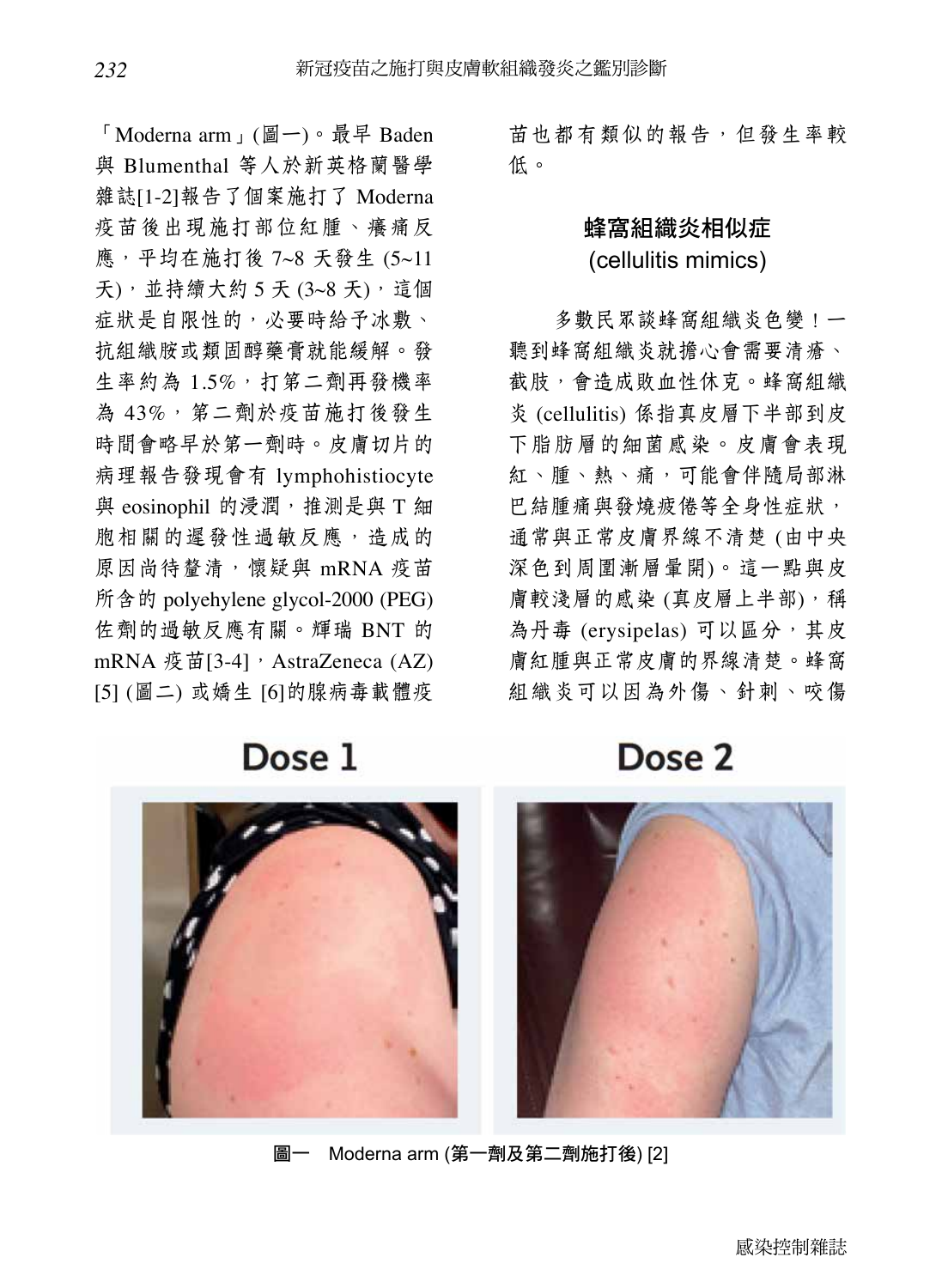

圖二 AZ 疫苗所致之皮膚反應: 第 5 天, 第 18 天與皮膚病理切片 (顯示淋巴球與嗜伊紅性 球浸潤) [5]

等可能引發,但很大一部分的病人並 沒有明顯的傷口,他們可以因為皮膚 乾裂的傷口或香港腳脫皮,可能再加 上糖尿病、肥胖、伴隨下肢血流回流 不順或靜脈栓塞等,使得皮膚外表的 金黃色葡萄球菌或鏈球菌等造成感 染。經由血液培養、傷口或膿瘍培養 大約只有 20% 的病人可以找到病原 菌。若病人有糖尿病、肝硬化、慢性 腎病等問題,或汙水、海水等特殊環 境接觸,更需要注意革蘭氏陰性細菌 的感染。真正需要開刀或清創的比例 並不高,而真正可怕的是發生在糖 尿病控制不良的病人的壞死性筋膜 炎 (necrotizing fasciitis)、感染性肌肉 壞死 (pyomyositis and myonecrosis) 與 慢性骨髓炎 (chronic osteomyelitis)。

病人若沒有進行即時的清瘡減壓, 以解除「腔室症候群 (compartment syndrome)」, 常會導致組織壞死, 甚至造成敗血性休克的惡性循環, 必要時甚至須截肢來挽救生命。這 類壞死性軟組織感染 (necrotizing soft tissue infections) 的診斷需注意下列特 徵:(1) 不成比例的疼痛及遠端感覺 麻木,(2) 皮膚表徵:出血性水泡、 瘀青、壞疽 (gangrene)、皮下氣腫 (有 crepitus 捻髮音的觸診), (3) 範圍進 展快速惡化合併喘、寡尿及血壓下降 等不穩定生命徵象。若有上述狀況需 及早介入外科處置,以免狀況極速惡 化, 利用 Laboratory Risk Indicator for Necrotizing Fasciitis (LRINEC) score (表一) 及電腦斷層與軟組織超音波也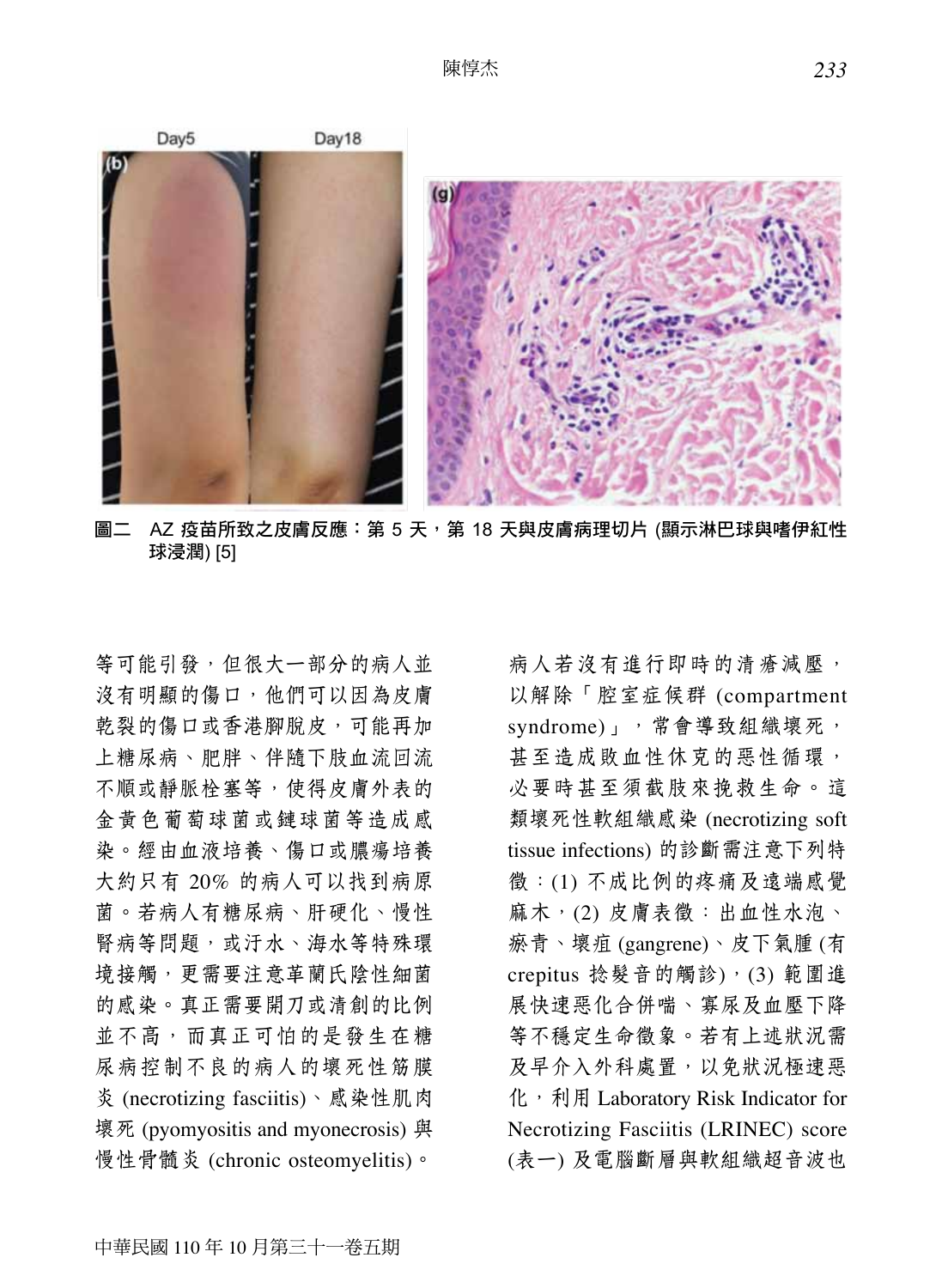| Parameter Range                 |                     | Score            |
|---------------------------------|---------------------|------------------|
| Hb 血紅素 $(g/dl)$                 | > 13.5              | $\boldsymbol{0}$ |
|                                 | 11~13.5             |                  |
|                                 | < 11                | 2                |
| WBC 白血球 (10^9/L)                | 15                  | $\Omega$         |
|                                 | $15 - 25$           |                  |
|                                 | > 25                | 2                |
| Sodium 血鈉 (mmol/L)              | < 135               | 2                |
| Creatinine 血清肌肝酸 ( $\mu$ mol/L) | $> 141 = 1.6$ mg/dL | $\overline{2}$   |
| Glucose 血糖 (mmol/L)             | $> 10 = 180$ mg/dL  |                  |
| C-reactive protein (mg/L)       | > 150               | 4                |

表一 The Laboratory Risk Indicator for Necrotizing Fasciitis (LRINEC) score

Score  $\leq 5$  = < 50% risk (low); 6~7 = intermediate risk;  $\geq 8$  = > 75% risk (high)

有助於診斷壞死性軟組織感染,但不 應該為了等待檢查而延遲了抗生素治 療與外科處置的時間。

除此之外, 癤 (furuncle)、 癰 (carbuncle) 等毛囊組織感染 化膿,甲溝炎,感染性滑液囊炎 (septic bursitis), 如鷹嘴凸滑液囊炎 (olecranon bursitis)、髕骨前/髕骨下 滑液囊炎 (pre/infra-patellar bursitis) 等大多是金黄色葡萄球菌感染,也 常被誤診為蜂窩組織炎,一旦使用 尋常治療皮膚軟組織感染的藥物效 果不佳,如第一代 cephalosporins, 需注意社區型抗藥性金黃色葡萄球 菌 (community associated methicillinresistant Staphylococcus aureus, CA-MRSA) 感染的可能。

若是屬於慢性傷口,除了慢 性骨髓炎 (有 polymicrobial mixed infections 的可能) 或慢性靜脈回

流不全所造成的 venous ulcer 慢 性感染外,尚需要小心由分枝桿 菌 (tuberculosis 或 nontuberculous mycobacteria) 及黴菌所造成的慢性感 染,診斷時需要依賴皮膚切片的病理 診斷,而且也不要忘了做分枝桿菌與 黴菌的培養。

## 非感染性疾病

除了感染性疾病外,有許多的 非感染性疾病的臨床表徵也會很類似 蜂窩組織炎,這類疾病不需使用抗生 素,但若伴隨著蜂窩組織炎出現,起 初抗生素的效果不錯但後來病灶就沒 有進展,這些都需要確實找出真正病 因!

## 一、靜脈疾病與淋巴水腫 肥胖或是工作久站而形成靜脈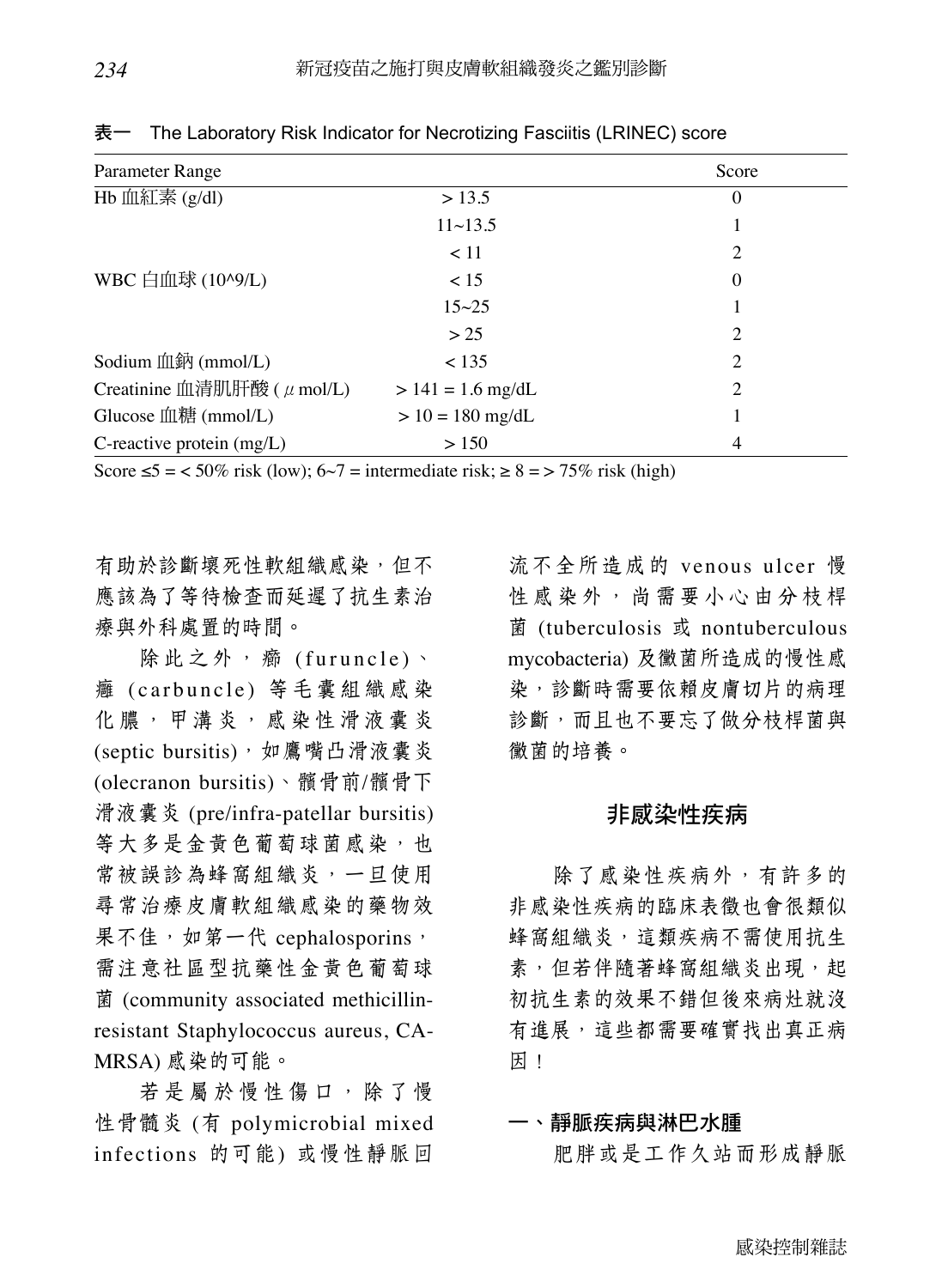曲張 (varicose vein) 厲害的病人,常 會合併慢性靜脈回流不全 (chronic venous insufficiency) 所造成的水腫。 早上起床時水腫都消失了,但到傍晚 晚上腳就腫到鞋子都穿不下。這樣的 病人常會合併因紅血球破裂沉積而造 成的色素沉澱 (hyperpigmentation), 像是穿了一雙黑襪子般,在內踝上方 的脛骨皮膚也常會出現因為微小血栓 (microthrombi) 阻塞,造成組織缺氧 而產生下沉變薄變硬變白 (瓷化) 的 「白色萎縮症」(Atrophie blanche) 皮 膚病灶,甚至產生慢性難以癒合的 靜脈潰瘍 (venous ulcer), 與周邊動脈 阻塞的 arterial ulcer 不同。這樣的病 人也常併發皮膚紅腫、乾裂、搔癢 的靜脈濕疹 (venous eczema),甚至出 現出水水泡與結痂的鬱血性皮膚炎 (stasis dermatitis),厲害的還會出現皮 下脂肪發炎壞死纖維化的脂肪皮膚硬 化症 (lipodermatosclerosis, LDS; 舊 稱 sclerous atrophic cellulitis, venous stasis panniculitis)。治療可考慮使用 pentoxyfylline 與彈性襪合併皮膚保 養,嚴重個案需介入靜脈曲張手術來 處理。

深部靜脈栓塞 (deep vein thrombosis, DVT) 也是常會與蜂窩 組織炎混淆的疾病,有些病人也會 皮膚紅腫熱痛,但其腫脹通常是肢 體某個段落開始到遠端產生脹痛, 皮膚紅斑分布均匀,不像蜂窩組 織炎會有中間局部較紅往外漸層 擴散,且熱較輕微。診斷 DVT 可

檢測 D-dimer 與安排周邊血管都普 勒超音波或 venoscan。臨床症狀不 像,再加上 D-dimer 檢測陰性可用 於排除 DVT 的診斷。執行超音波 compression test (有 thrombosis 的靜 脈不易被超音波的探頭壓扁) 可以幫 忙快速診斷 DVT。診斷 DVT 的同 時,仍需要去了解靜脈栓塞的原因, 如:Inherited thrombophilia、骨科手 術、懷孕、口服避孕藥/女性荷爾蒙 治療、antiphospholipid syndrome、 myeloproliferative disorders 及癌症 等。筆者就曾遇過,80 多歲糖尿病 男性,被診斷為蜂窩組織炎,其實是 下腔靜脈整個被惡性淋巴瘤包住而造 成靜脈回流受阻,因而形成血栓。若 是表淺靜脈炎就可以直接摸到紅腫疼 痛的發炎靜脈而診斷。

淋巴水腫大多是因為受傷、手 術或放射線治療或 filariasis 血絲蟲感 染損及淋巴管造成阻塞,常見於乳癌 或骨盆腔腫瘤淋巴廓清手術之後。此 類疾病亦是好發蜂窩組織炎的危險因 子。

Erythromelalgia 最早由 Weir Mitchell 於 1978 年報告, 病人會 有陣發性的皮膚發紅合併燒灼性疼 痛,常會因為熱、壓迫、運動或壓 力而引發,下肢比上肢常見,分 為原發性與次發性,次發性原因 多與 polycythemia vera 或 essential thrombocytosis 等 myeloproliferative disorders、高膽固醇血症、mushroom 或汞中毒及自體免疫疾病相關,會造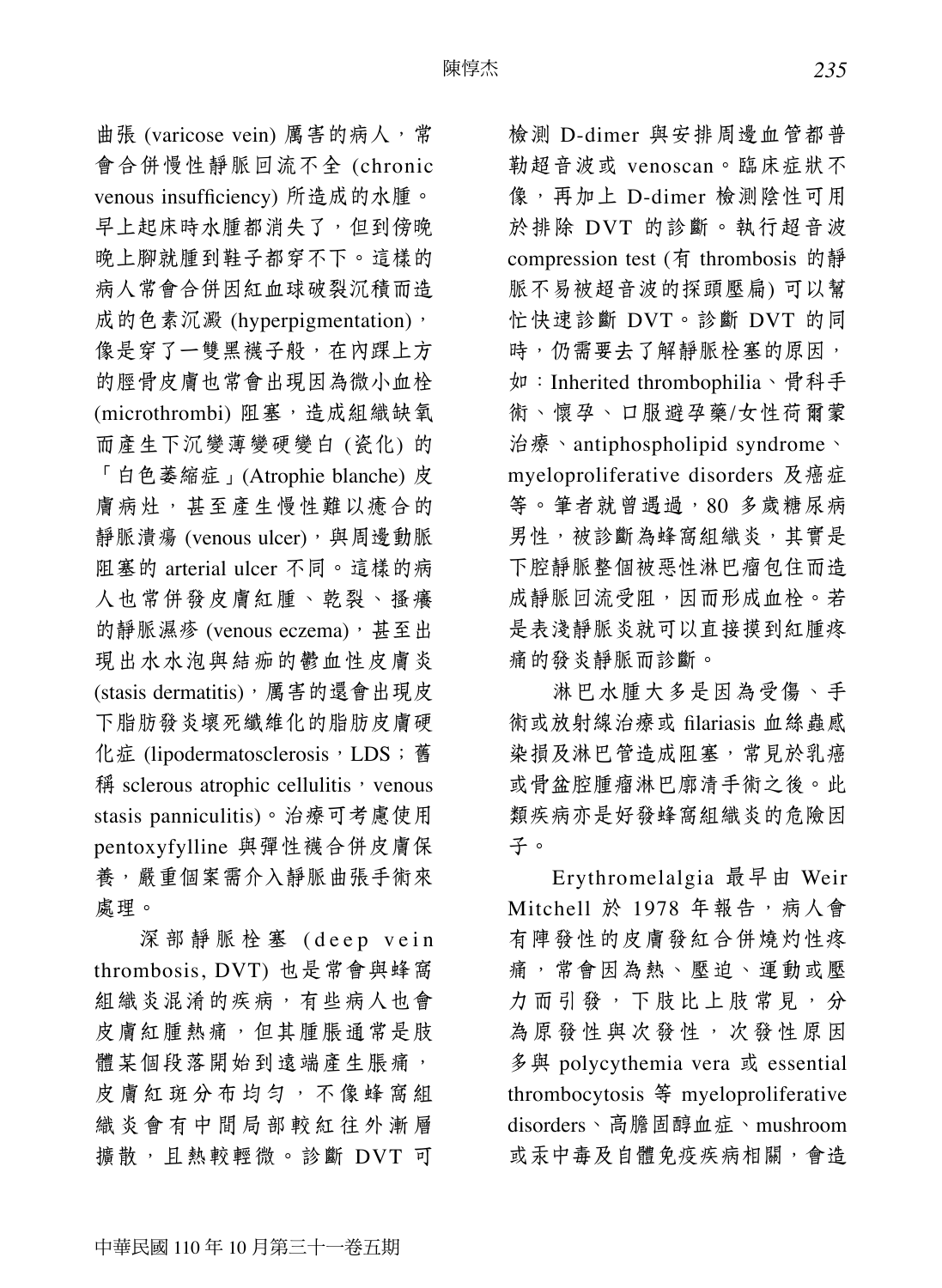成小神經纖維病變。症狀會因為抬高 肢體或降低皮膚溫度而減輕。

Calciphylaxis 發生於末期腎病的 病人產生小血管鈣化而造成疼痛。

#### 二、皮膚過敏性疾病或濕疹

最常遇到誤診的情況是皮膚有 表淺傷口,用了優碘或其他藥膏藥水 後,傷口不但沒好還造成潰爛,分泌 物增加,加上周圍有小的突起癢疹, 甚至紅腫潰爛皮膚的形狀就跟覆蓋的 紗布一樣,這就是典型被誤以為傷口 惡化細菌感染而用了一堆抗生素與 抗菌藥膏多做多錯的結果,常常甚麼 藥都沒使用,僅僅 normal saline wet dressing 就可以讓這個擦傷傷口幾天 內就復原。

Eosinophilic cellulitis 又稱為 Wells' syndrome, 最早於 1971 年報 告,常因為藥物、疫苗、昆蟲叮咬或 病毒黴菌感染而形成皮膚反覆過敏反 應,紅腫熱痛的皮膚會持續數周。皮 膚切片會顯示病灶充滿了嗜伊紅性 球。而這次的「COVID arm」也是一 種因疫苗注射而引發的皮膚遲發性過 敏反應。

#### 三、骨關節與風濕性疾病

痛風或假性痛風也常被誤診為 蜂窩組織炎。急性關節發炎時,也 會出現發燒,白血球與 CRP 升高的 現象,被誤以為是細菌感染。很多 醫師都以抽血驗尿酸值來鑑別是否 為痛風,殊不知部分痛風個案其血

中尿酸值是落在正常範圍,或其為 老年人常見的假性痛風,是 calcium pyrophosphate 的正偏光結晶所造成 的關節炎,尿酸數字經常是正常的。 靠近關節附近的軟組織紅腫熱痛,只 有依賴詳盡按時序的病史詢問與仔細 的理學檢查觸診 (壓迫關節及鄰近的 軟組織確認疼痛部位),檢查關節活 動是否會引發疼痛,才能確切地分辨 是關節炎還是皮膚軟組織發炎。此 外,不要忘了 synovial fluid 的偏光顯 微鏡檢驗,看看是否有正負偏光的結 晶,做革蘭氏與抗酸染色與細菌/黴 菌/分枝桿菌的培養。少數兩個以上 原因同時存在的關節炎亦可能會出 現,如:痛風合併 MRSA 感染、鏈 珠菌合併結核菌感染等筆者都曾遇 過。若是關節附近肌腱附著處的腫 痛,就需要注意 enthesopathy,這是 seronegative spondyloarthropathy 的特 徵。若是發高燒合併鮭魚色紅疹,加 上關節痛,燒退了疹子也跟著不見, 就要小心 adult onset Still's disease, 特徵是白血球、ESR 與 ferritin 會升 高,可以應用 Yamaguchi criteria 來 幫助診斷。若觸診是肌腱腫痛,除外 傷導致的肌腱炎外,在台灣需小心 結核菌或非結核分枝桿菌所導致的 tenosynovitis。Familial Mediterranean fever 是一種遺傳性發炎性疾病,因 為第 16 對染色體上的 Mediterranean fever (MEFV) gene 突變, 病人會產生 反覆性發燒合併腹痛 (腹膜炎)、胸痛 (肋膜及心包膜炎)、關節痛 (滑液囊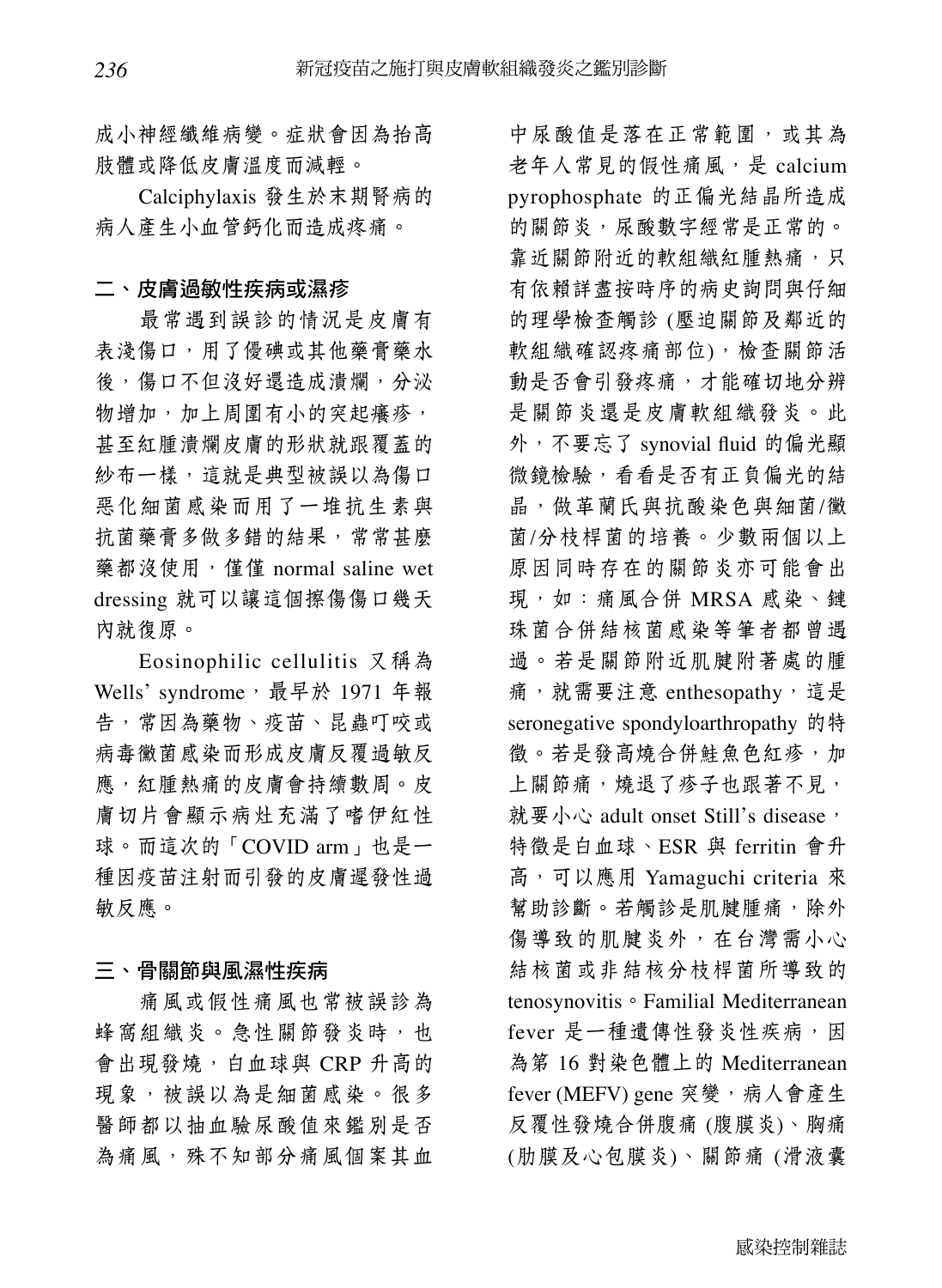炎)、肌肉痛、睪丸疼痛等,合併腳 上出現丹毒樣 (erysipeloid) 的紅疹。 皮下脂肪發炎 (panniculitis) 所造成 的結節性紅斑 (Erythema nodosum & Erythema induratum) 也常被認為是蜂 窩組織炎。Erythema nodosum 常以多 發性皮膚結節合併壓痛來表現。引發 的原因包括鏈球菌、結核菌等感染, inflammatory bowel disease、Behçet's disease、sarcoidosis 等自體免疫疾 病,懷孕,藥物,淋巴癌、胰臟癌等 惡性腫瘤。Erythema induratum 則與 皮膚結核有高度相關。

壞疽性膿皮症 (pyoderma gangrenosum), 是一種罕見的中性球 為主的發炎性皮膚潰瘍,與皮膚化膿 感染很難區分。這不是感染症,對抗 生素效果不好,若對於潰瘍傷口採檢 培養常會養出許多不同的移生細菌。 需使用類固醇或其他免疫抑制劑。皮 膚切片會出現無菌性中性球浸潤與淋 巴球性血管炎。超過 50% 與系統性 疾病相關, 如: inflammatory bowel disease、發炎性關節炎、惡性腫瘤與 血液病等。

#### 四、惡性腫瘤相關

惡性腫瘤的皮膚侵犯,有些 也與感染症相似,如 subcutaneous panniculitis-like T cell lymphoma, mammary and extramammary Paget's disease 等,都需依賴皮膚切片確診。 惡性腫瘤細胞侵犯皮膚淋巴管而造成 皮膚發炎,會形成丹毒樣的變化,稱

## 為「Carcinoma erysipeloides」。

Sweet syndrome (acute febrile neutrophilic dermatosis), 最早由 Robert Douglas Sweet 在 1964 年報 告,病人有發燒,白血球增加, 急性疼痛皮膚結節/斑塊,乳突層 真皮中性球浸潤 (papillary dermal neutrophil infiltrates) 且沒有血管炎 (leukocytoclastic vasculitis), 常與呼吸 道或腸胃道感染、inflammatory bowel disease、懷孕、惡性腫瘤或藥物相 關。

此外放射線治療完後,施與某一 些抗癌化學治療藥物,如 gemcitabine 等,過去放射線治療照射過的皮 膚會再紅腫起來,稱為「Radiation recall」,這也需要與皮膚感染來鑑 別診斷。

#### 結 語

蜂窩組織炎是很常見的皮膚感 染症,卻很常被誤用誤診,因此才有 pseudocellulitis 或 cellulitis-mimics 的 用語出現,根據美國急診醫學的雜誌 統計大約有 30% 是誤診的[14]。可能 更嚴重的壞死性軟組織感染或骨髓炎 被診斷成蜂窩組織炎而延誤開刀的時 機,或是痛風/假性痛風等發炎性疾 病,因為同樣發燒、白血球與 CRP 升高,而被當作感染投予抗生素。或 是根本是優碘藥水所造成的接觸性皮 膚炎,擔心細菌感染越擦越多,造成 皮膚愈發潰爛。只有依賴詳盡的病史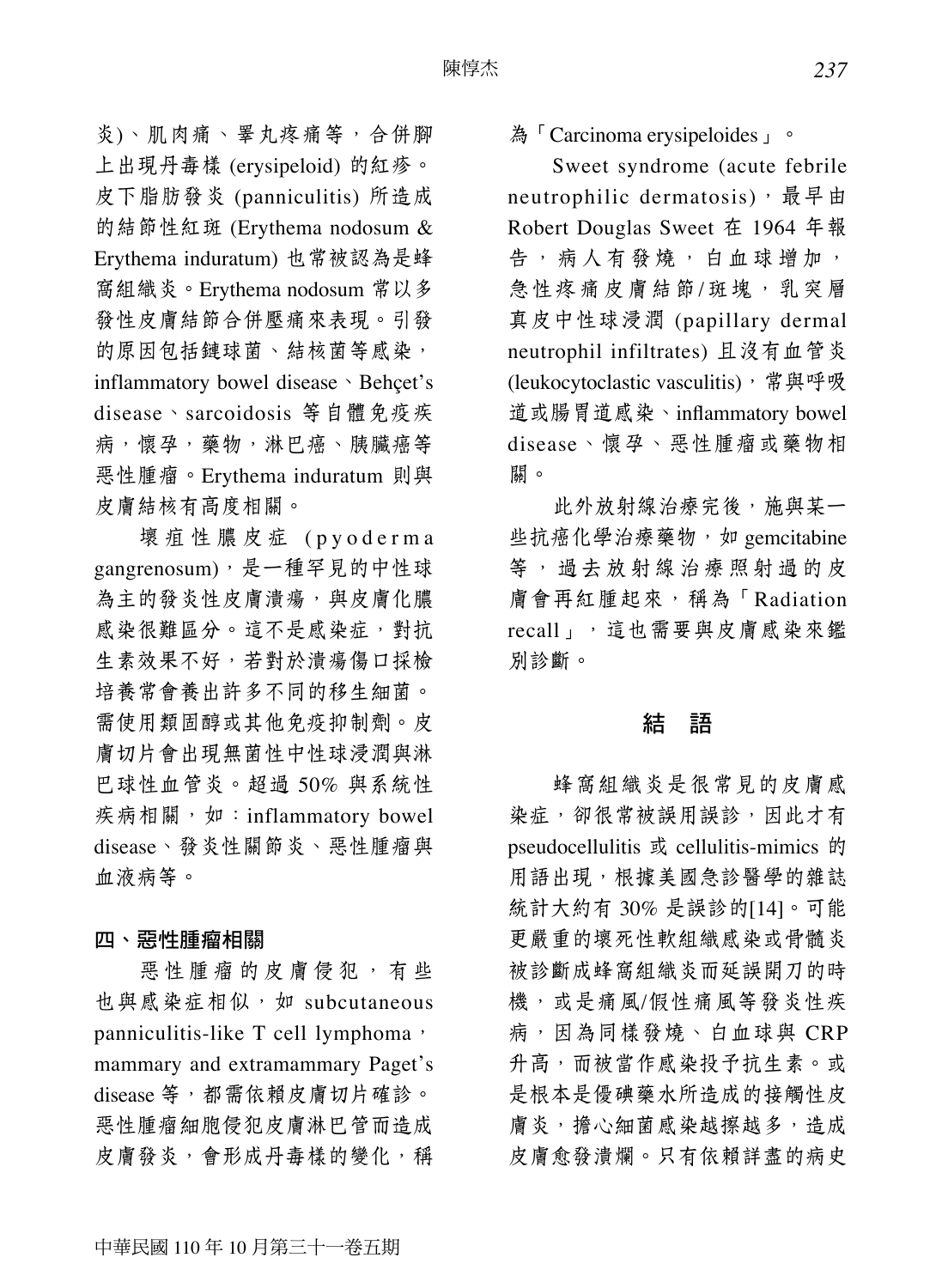| 感染症                                                         | 非感染症                                                    |  |
|-------------------------------------------------------------|---------------------------------------------------------|--|
| 表淺感染                                                        | 靜脈淋巴疾病                                                  |  |
| Herpes zoster, Herpes simplex                               | Deep vein thrombosis (Phlegmasia cerulea dolens)        |  |
| Impetigo                                                    | Chronic venous insufficiency                            |  |
| Furuncle, Carbuncle                                         | Venous ulcer                                            |  |
| Paronychia                                                  | Stasis dermatitis                                       |  |
| Pressure sores                                              | Lipodermatosclerosis                                    |  |
|                                                             | Superficial thrombophlebitis                            |  |
| 深部感染                                                        | Lymphedema                                              |  |
| Necrotizing fasciitis/Necrotizing soft tissue infection     | Erythromelalgia/Erythermalgia                           |  |
| Pyomyositis, myonecrosis                                    | Calciphylaxis                                           |  |
| 骨關節感染                                                       | 皮膚過敏濕疹                                                  |  |
| Septic bursitis                                             | Asteatotic eczema                                       |  |
| Septic arthritis                                            | Contact dermatitis                                      |  |
| Osteomyelitis                                               | Fixed drug eruption                                     |  |
|                                                             | Eosinophilic cellulitis (Wells' syndrome)               |  |
| 其他                                                          | Urticaria, Angioedema                                   |  |
| Erythema migrans                                            | Insect bites, Foreign body reaction, Injection reaction |  |
| Cutaneous/subcutaneous chronic infections (TB, NTM, fungal) |                                                         |  |
| Infected epidermoid cyst                                    | 骨關節與風濕性疾病                                               |  |
|                                                             | Gout, Pseudogout                                        |  |
|                                                             | Rheumatoid arthritis, Spondyloarthropathy               |  |
|                                                             | Adult onset Still's disease                             |  |
|                                                             | Vasculitis                                              |  |
|                                                             | Familial Mediterranean fever                            |  |
|                                                             | Panniculitis, Erythema nodosum/Erythema induratum       |  |
|                                                             | Tenosynovitis                                           |  |
|                                                             | Sarcoidosis                                             |  |
|                                                             | Pyoderma gangrenosum                                    |  |
|                                                             | Popliteal (Baker's) cyst                                |  |
|                                                             | 惡性腫瘤相關                                                  |  |
|                                                             | Carcinoma erysipeloides                                 |  |
|                                                             | Subcutaneous panniculitis-like T cell lymphoma          |  |
|                                                             | Paget's disease                                         |  |
|                                                             | Sweet syndrome                                          |  |
|                                                             | Radiation recall                                        |  |

## 表二 蜂窩組織炎相似症鑑別診斷[7-14]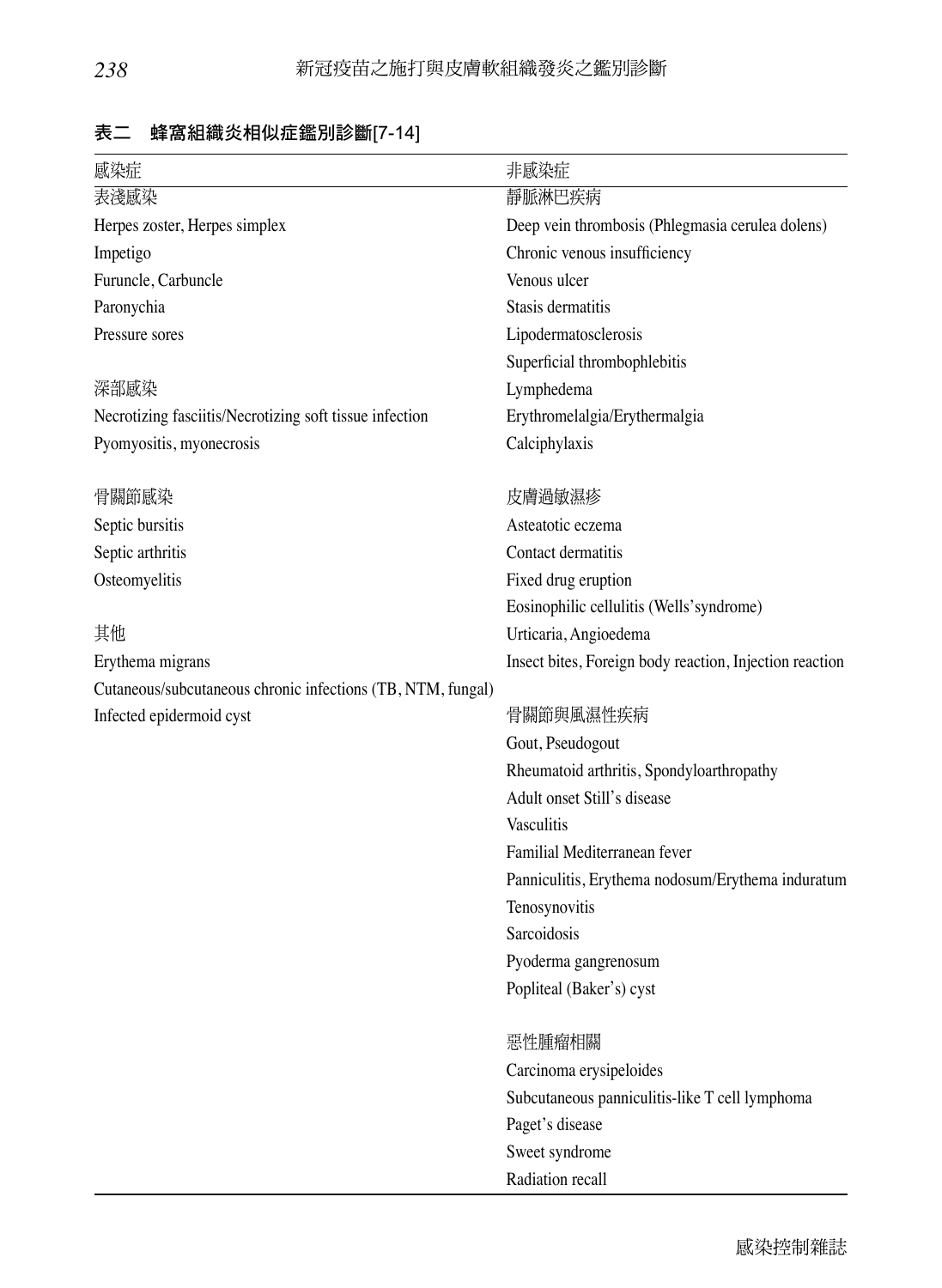詢問與仔細的理學檢查,才能確切地 分辨是蜂窩組織炎等感染性疾病或是 其他 cellulitis-mimics 的非發炎性疾 病,給予病人最妥善的處置,減少不 必要的抗生素使用,甚至因為錯誤診 斷一直換用廣效性抗生素但仍療效不 佳,因而不利於抗生素管理,且造成 民眾的恐慌與不安。

#### 參考文獻

- 1. Baden LR, El Sahly HM, Essink B, et al: Efficacy and safety of the mRNA-1273 SARS-CoV-2 vaccine. N Engl J Med 2021;384:403-16.
- 2. Blumenthal KG, Freeman EE, Saff RR, et al: Delayed Large Local Reactions to mRNA-1273 Vaccine against SARS-CoV-2. N Engl J Med 2021;384:1273-7.
- 3. Polack FP, Thomas SJ, Kitchin N et al: Safety and efficacy of the BNT162b2 mRNA Covid-19 vaccine. N Engl J Med 2020;383:2603-15.
- 4. Baeck M, Marot L, Belkhir L: Delayed large local reactions to mRNA vaccines. N Engl J Med 2021;384:e98.
- 5. Kim JE, Lee H, Paik SS, et al: Delayed cutaneous reaction to ChAdOx1 nCoV-19 vaccine: Is it an 'AstraZeneca arm'? Eur Acad Dermatol Venereol 2021; doi: 10.1111/jdv.17476.
- 6. Lospinoso K, Nichols CS, Malachowski SJ, et al: A case of severe cutaneous adverse reaction following administration of the Janssen Ad26. COV2.S COVID-19 vaccine. AAD Case Rep 2021;13:134-7.
- 7. Hirschmann JV, Raugi GJ: Lower limb cellulitis and its mimics. Part II. Conditions that simulate lower limb cellulitis. J Am Acad Dermatol 2012;67:177.e1-e9.
- 8. Keller EC, Tomecki KJ, Alraies MC: Distinguishing cellulitis from its mimics. Cleve Clin J Med 2012;79:547-52.
- 9. Garcia BM, Cruz-Diaz C, Agnihothri R, et al: Distinguishing cellulitis from its noninfectious mimics: Approach to the red leg. Infect Dis Clin N Am 2021;35:61-79.
- 10. Bailey E, Kroshinsky D: Cellulitis: diagnosis and management. Dermatol Ther 2011;24:229-39.
- 11. Raff AB, Kroshinsky D: Cellulitis. A review. JAMA 2016;316:325-37.
- 12. Rrapi R, Chand S, Kroshinsky D: Cellulitis. A review of pathogenesis, diagnosis, and management. Med Clin N Am 2021;105:723-35.
- 13. Hayeri MR, Ziai P, Shehata ML, et al: Softtissue infections and their imaging mimics: From cellulitis to necrotizing fasciitis. RadioGraphics 2016;36:1888-910.
- 14. Blumberg G, Long B, Koyfman A: Clinical mimics: An emergency medicine-focused review of cellulitis mimics. J Emerg Med 2017;53:475- 84.